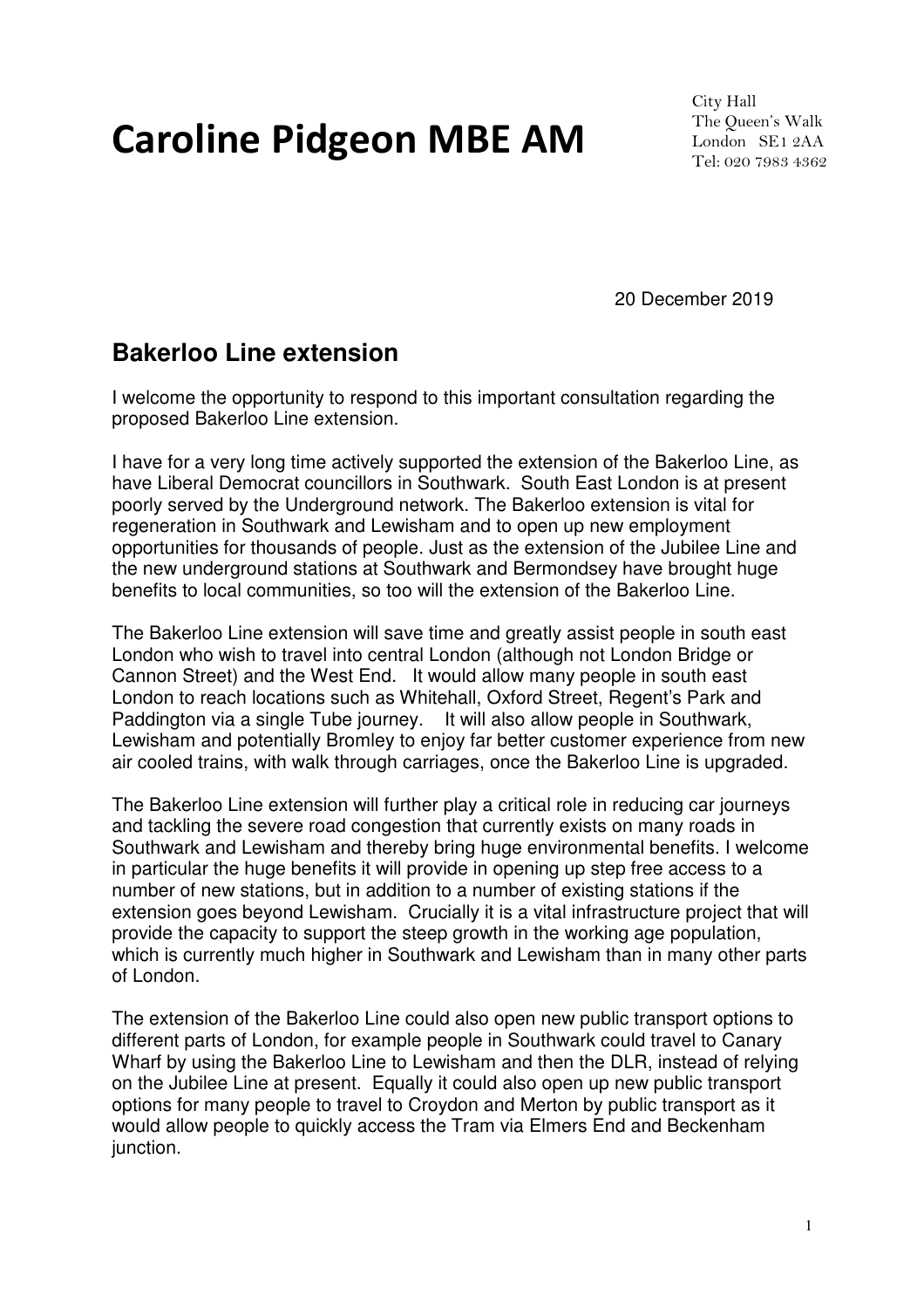# **Responding to specific questions in the consultation**

# **Proposal for a new combined Bakerloo line and Northern line ticket hall at Elephant and Castle station**

In relation to the proposals for a new combined Bakerloo Line and Northern Line ticket hall at Elephant and Castle station I support the proposals. It would have the benefits of both providing step-free access and an improved interchange.

## **Proposed new route for the Bakerloo line between Lambeth North and Elephant & Castle**

In relation to the proposed new route for the Bakerloo line between Lambeth North and Elephant & Castle I recognise TfL's methodology in choosing this revised route, which will enable a shorter, quicker route for the existing line from Lambeth North to Elephant & Castle. It is obviously disappointing that the previous proposed route, with the potential for a further station at Bricklayer's Arms no longer exists, but if the proposed route improves the chances of the overall extension of the Bakerloo Line going ahead (which of course is currently unfunded), it is a route that I feel must be supported.

# **Proposed primary tunnelling worksites**

In relation to the three possible tunnelling worksites for the proposed extension at New Cross Gate, Hither Green and Catford I strongly support the worksite being New Cross Gate. Both the extension to Hither Green and especially Catford have very serious downsides. If the extension of the Bakerloo Line continues beyond Lewisham there will be disruption to local residents while the track is replaced, leading to periods of time when bus replacement services will be necessary. In addition some residents using stations such as Ladywell and Catford Bridge, while benefiting from more frequent trains, will face the continual disadvantage of having to transfer at Lewisham to reach London Bridge or Cannon Street, whereas at present there are direct trains from these stations to London Bridge and Cannon Street. It would simply be intolerable for these residents to in addition face the added disadvantage of the green space at St Dunstan's College Jubilee Ground and sports facilities (which are overviewed and enjoyed by many local residents) being occupied for many years during construction. Indeed it should be noted that the Catford site would also create the inconvenience of the Waterlink Way section of the National Cycle Network running across Catford Hill Retail Park needing to be diverted and the businesses on the Catford Hill Retail Park needing to cease operating during construction. The area is also at risk of flooding, adding further to the immense challenges of this site.

The construction site at New Cross Gate as the preferred primary worksite has the immense advantage that tunnelling could take place in both directions at the same time, possibly shortening the time of construction and disruption for many people.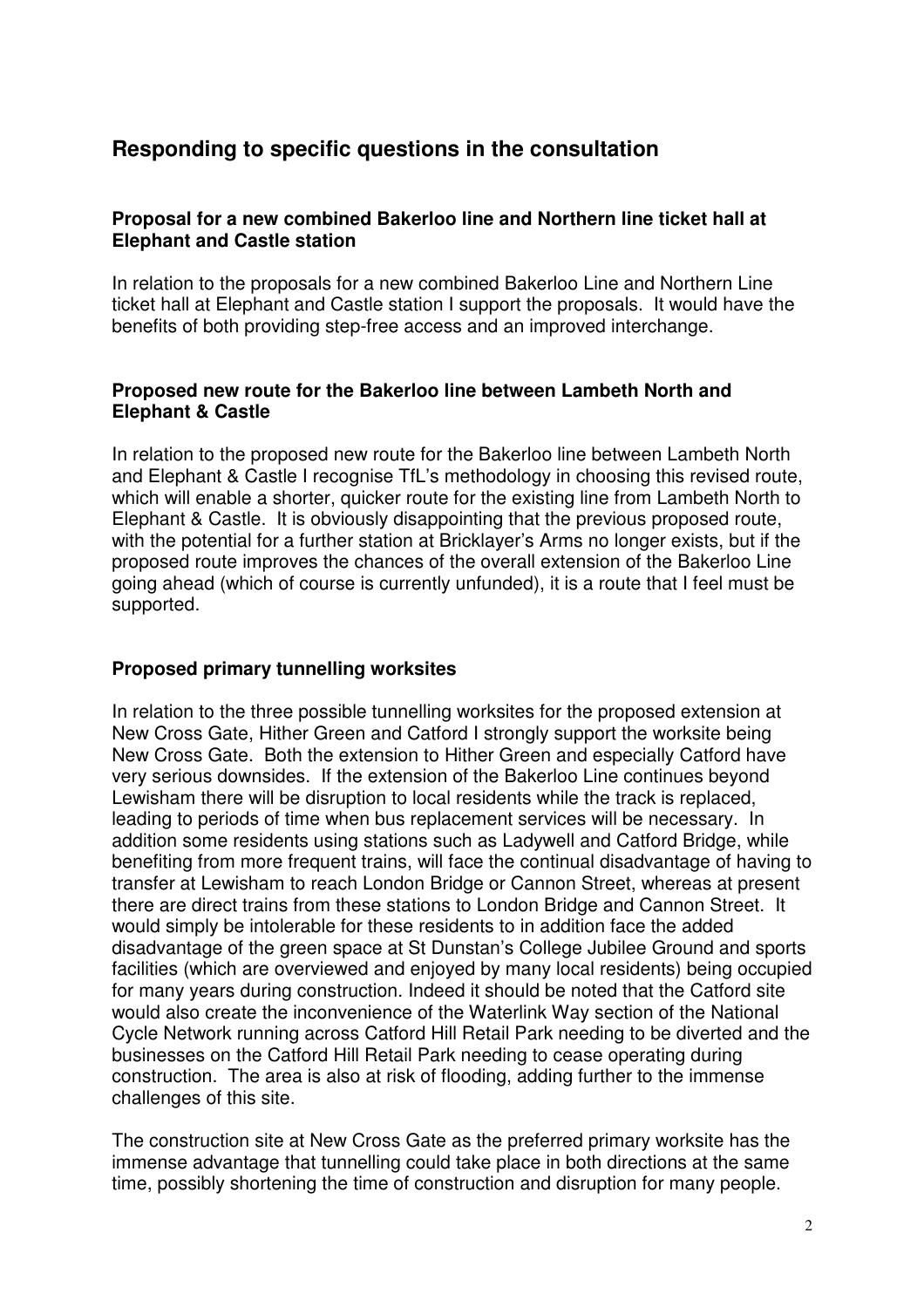The size and location of the site that has been identified at New Cross Gate has the further important advantage of allowing new rail sidings to enable the use of trains to upload materials and load spoil for transport out of London on the rail network. The reduction of the environmental impact of the Bakerloo line construction works from the use of this site is in complete contrast to the other possible two worksites.

Obviously the selection of any primary worksite does create huge challenges and inevitable disruption for local residents over a period of years. While firmly rejecting the other two potential worksites I believe the challenges facing New Cross Gate should nonetheless not be underestimated. Local residents will of course face the loss of the current Sainsbury's supermarket, other retailers and a petrol station during construction. In addition there will inevitably be significant lorry movements to the worksite, even with every measure taken to maximise the use of rail for the transfer of material and spoil. Indeed I understand that at present Lewisham Council is proposing that the Hatcham conservation area (the area directly to the west of Sainsbury's/New Cross Gate station) will be reopened to traffic to service the new development. It is vital that TfL brings forward far more detailed assurances about working hours, lorry movements, and measures to reduce noise and air pollution at the worksite. TfL and Lewisham Council must also assure local residents by adopting similar measures as to what has recently been adopted in the development of Queen's Square in Croydon where the local authority has set as part of its planning condition a requirement for the applicant to provide a Construction Logistics Plan (CLP), which covers the monitoring of airborne pollutants, noise and vehicle and non-road mobile machinery movements, with the information provided to the council and the local community in near real-time. Similar measures should also apply to every proposed construction site for the Bakerloo Line extension. Strict restrictions facing every construction site, which are actually enforced, are essential. During the construction phase it is also important that local residents and businesses are constantly listened to and their concerns addressed in a prompt manner. In terms of public engagement I believe TfL could learn some lessons from the communication and public engagement process that has been adopted during the construction of the Thames Tideway Scheme.

I also remain concerned that Sainsbury's and Mount Anvil have now submitted a Planning Application for their site at New Cross Gate. The site lies on the west side of the existing New Cross Gate rail station. It is vital that TfL seeks to ensure that this development does not commence and takes measures to protect the whole route of the Bakerloo Line extension.

#### **Wearside Road Council depot**

In relation to the proposals for the Wearside Road Council depot where empty trains could be stabled it would help if TfL could provide far more information as to the actual impact these would have on local residents, both during the construction phase, but also after completion. Again I would reiterate my comment that TfL could provide much clearer assurances to the public by the adoption of a Construction Logistics Plan (CLP), covering the monitoring of airborne pollutants, noise and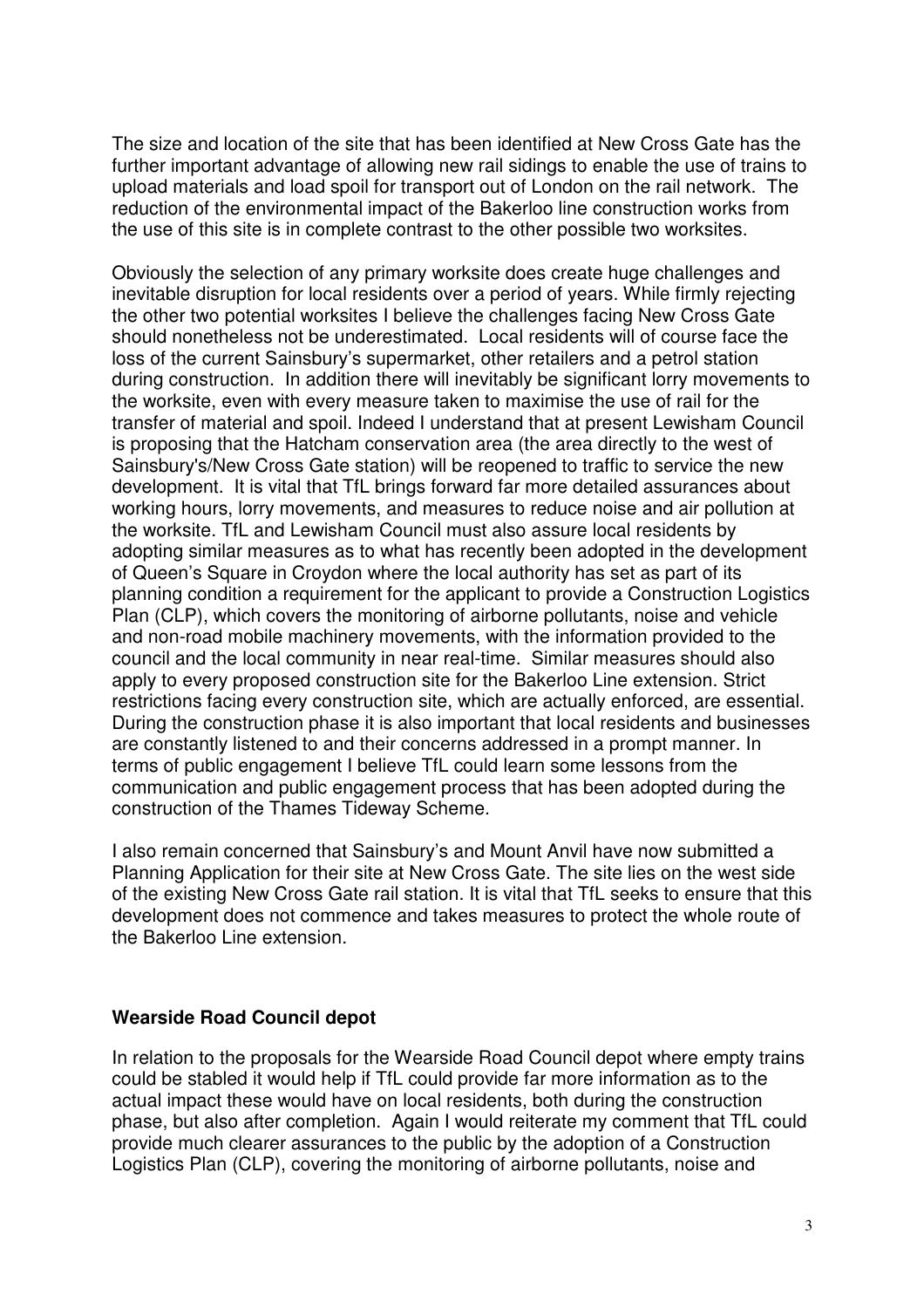vehicle and non-road mobile machinery movements, with the information provided to the council and the local community in near real-time. Ongoing community engagement and dialogue will also be needed.

# **Proposed names for Old Kent Road 1 and Old Kent Road 2 stations**

In relation to the names of Old Kent Road 1 and Old Kent Road 2 stations my personal preference would be for Old Kent Road 1 to be called Burgess Park. However, I believe it is important that there is extensive consultation with local residents over the naming of these stations. While I welcome this wider consultation inviting comments on this issue I believe a separate consultation solely on this specific issue of the naming of the stations should be undertaken to engage with the local community.

## **Potential further extension of the route beyond Lewisham to Hayes and Beckenham Junction**

This consultation raises the potential for the further extension of the Bakerloo Line to Hayes and Beckenham Junction. I fully support this proposal, but I believe TfL does need to engage with communities south of Lewisham far more effectively over these proposals. Indeed, it should be noted that at the outset of this consultation TfL did not even have proposals to hold public exhibitions south of Lewisham. TfL's consultation on the extension of the Bakerloo Line opened on the 14 October 2019, but it seems almost as an oversight, and only after concerns were raised with TfL (including a Mayoral Question that I asked 2019/20151), that a decision was made on the 15 November 2019 to announce that four new public exhibitions in Catford, Beckenham and Hayes would take place.

If TfL is to persuade people of the benefits of extending the Bakerloo Line beyond Lewisham, through taking over the Hayes Network Rail line, a far more active level of engagement is needed, including effective communication and the provision of much clearer assurances of its benefits in terms of more regular trains in particular.

In relation to potential improvements in step free access there are 10 stations between Lewisham and Hayes and Beckenham Junction that would form part of the Bakerloo line extension. At present all these stations except Clock House and Eden Park on the Hayes Branch are supposedly step-free, although it must be stressed only from each platform to street level. Indeed, none of the stations provide full stepfree access from street to train. Moreover only Hayes, which has an island platform, provides step free access between platforms within a station. Transforming all these stations to genuine step free access, from street to train and within each station, including by adjusting the track level or adjusting the platform levels, would be a huge step forward. It is a development which TfL needs to actively communicate in terms of the immense benefits it would provide to disabled people, older people, people with buggies and prams as well as people carrying luggage. Regrettably this vital information appears not to have been actively communicated by TfL during this consultation process.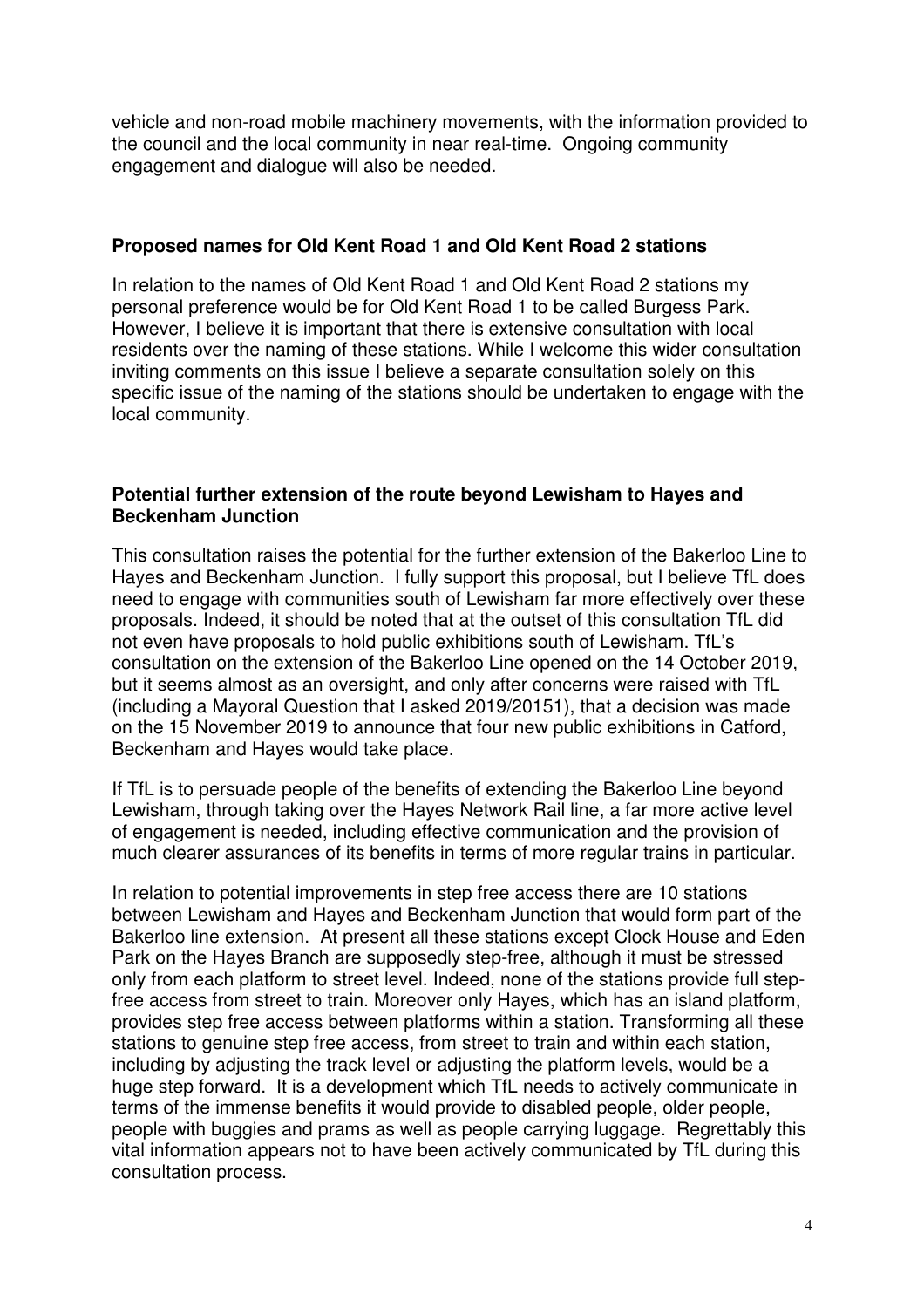Many residents south of Lewisham also wish to have assurances about the impact that the extension of the Bakerloo Line will have on their journeys into London Bridge and Cannon Street. Many residents are used to continual journeys into London Bridge and Cannon Street. It should be recognised that some people have even opted to live in the areas south of Lewisham due to the existence of direct train links to London Bridge and Cannon Street.

The current consultation, in the specific document on the further extension to Hayes and Beckenham Junction, states on page 8 (paragraph 3.1.4): "Any Bakerloo line service on the existing Hayes line would be scheduled to operate in a regular service pattern". It is further stated that "we expect that these services would be replaced by a higher frequency service that could provide a train up to every  $2 - 3$  minutes." Such a frequency of service would indeed bring huge benefits, yet at present the Bakerloo Line frequency is as follows through the Central London core section of the Bakerloo Line:

|                 | <b>Trains Per Hour</b> |                   |
|-----------------|------------------------|-------------------|
| Line            | <b>AM Peak</b>         | PМ<br><b>Peak</b> |
| <b>Bakerloo</b> |                        |                   |
| Northbound      | 22                     | 22                |
| Southbound      | 22                     | 22                |

Currently, even at peak hours, the frequency of the Bakerloo line is barely once every three minutes in the Central London core section. In other parts of the line the frequency is much less. TfL must therefore give an absolute assurances about the frequency (and hours of frequency) of trains on the Bakerloo line serving stations south of Lewisham, to persuade people currently using the Hayes line south of Lewisham that extending the Bakerloo line and forcing many people to change at Lewisham to reach London Bridge or Cannon Street, would be advantageous to the current arrangements they face.

# **Further issues not specifically raised in questions in the consultation**

# **Fares**

TfL's consultation currently states that:

"3.1.16. The conservation (sic) of the Hayes line to the London Underground operation would mean that London Underground fares would apply to journeys made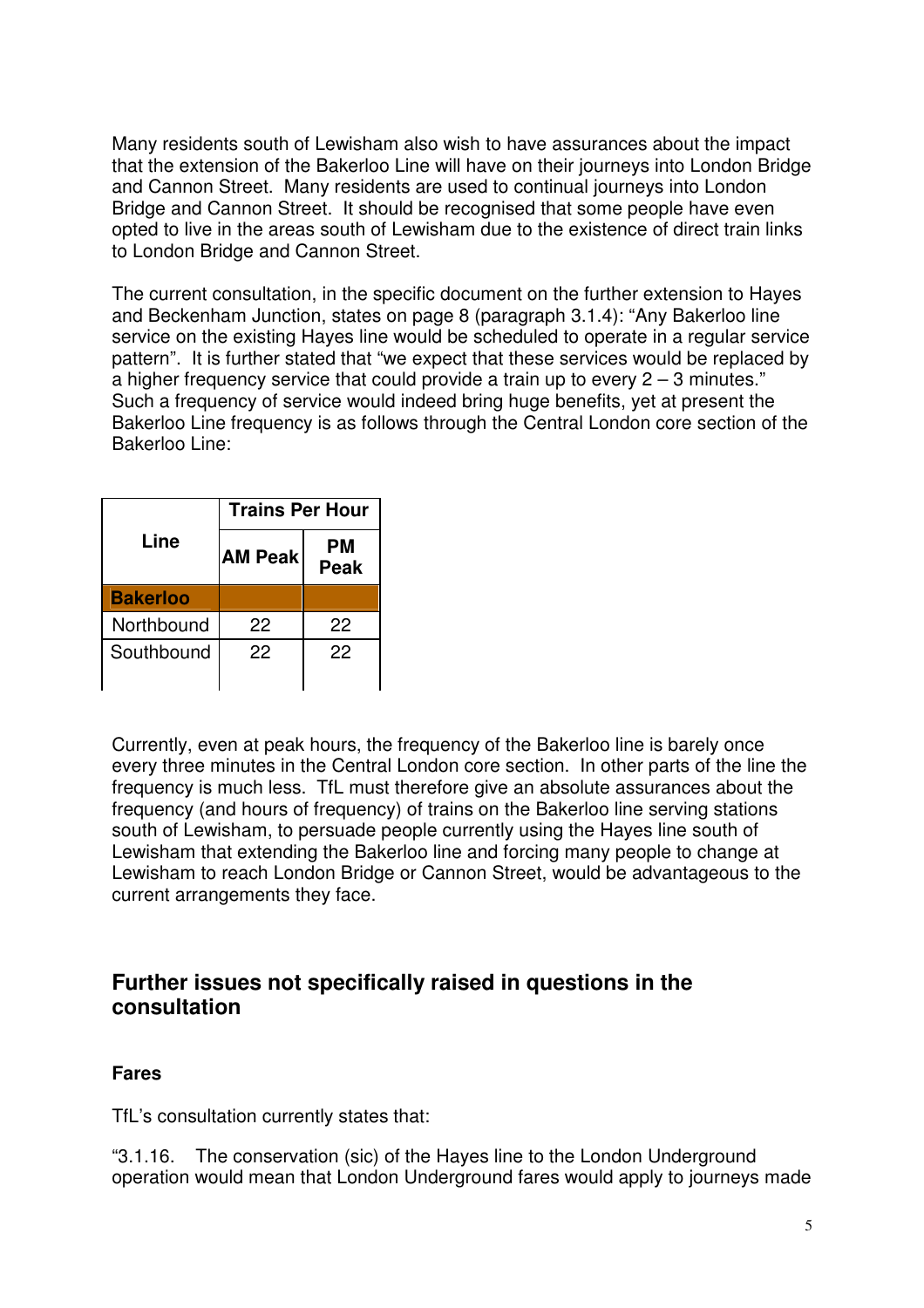using the line. No decisions have been made on the future fare structure for the line."

This is rather inadequate information and again is not sufficient for residents living south of Lewisham. There is in fact an argument that stations such as Ladywell should be in Zone 2 not Zone 3 as they are at present, and this again should be considered by TfL.

#### **Supporting businesses and residents disrupted by the extension of the Bakerloo line**

In recent months the disruption and economic harm that has faced households and businesses near to construction sites on Crossrail have received much attention, such as by the London Gin Club in Soho and private households in Abbey Wood.

I hope lessons can be learnt from Crossrail and I would like to see a similar body as the Crossrail Complaints Commissioner being created for the Bakerloo Line extension. However, it is vital that the powers of such a Commissioner are much stronger, including the power to make financial compensation significantly greater than £5000. A Complaints Commissioner should be fully funded to carry out investigations in a prompt manner. A Bakerloo Line Complaints Commissioner must also be properly publicised, readily accessible to the public and expected to report yearly on their activities.

#### **Ensuring a proper interchange at Old Kent Road station 2**

I hope that full consideration is given to the merits of providing a London Overground interchange at Old Kent Road 2.

#### **Lewisham station**

The extension of the Bakerloo Line would mean that Lewisham station would become an incredibly important interchange station. It is currently already a poorly designed interchange between the DLR and Network Rail lines, but the extension of the Bakerloo Line would involve thousands of more people at peak hours requiring to change at the station as part of their journey onto London Bridge and Cannon Street. The design of this station, to ensure that there is sufficient capacity and that convenient and quick changes can easily be made from the Bakerloo Line onto Network Rail services or the DLR, needs to be clarified. There may in fact be safety issues if this is not fully addressed.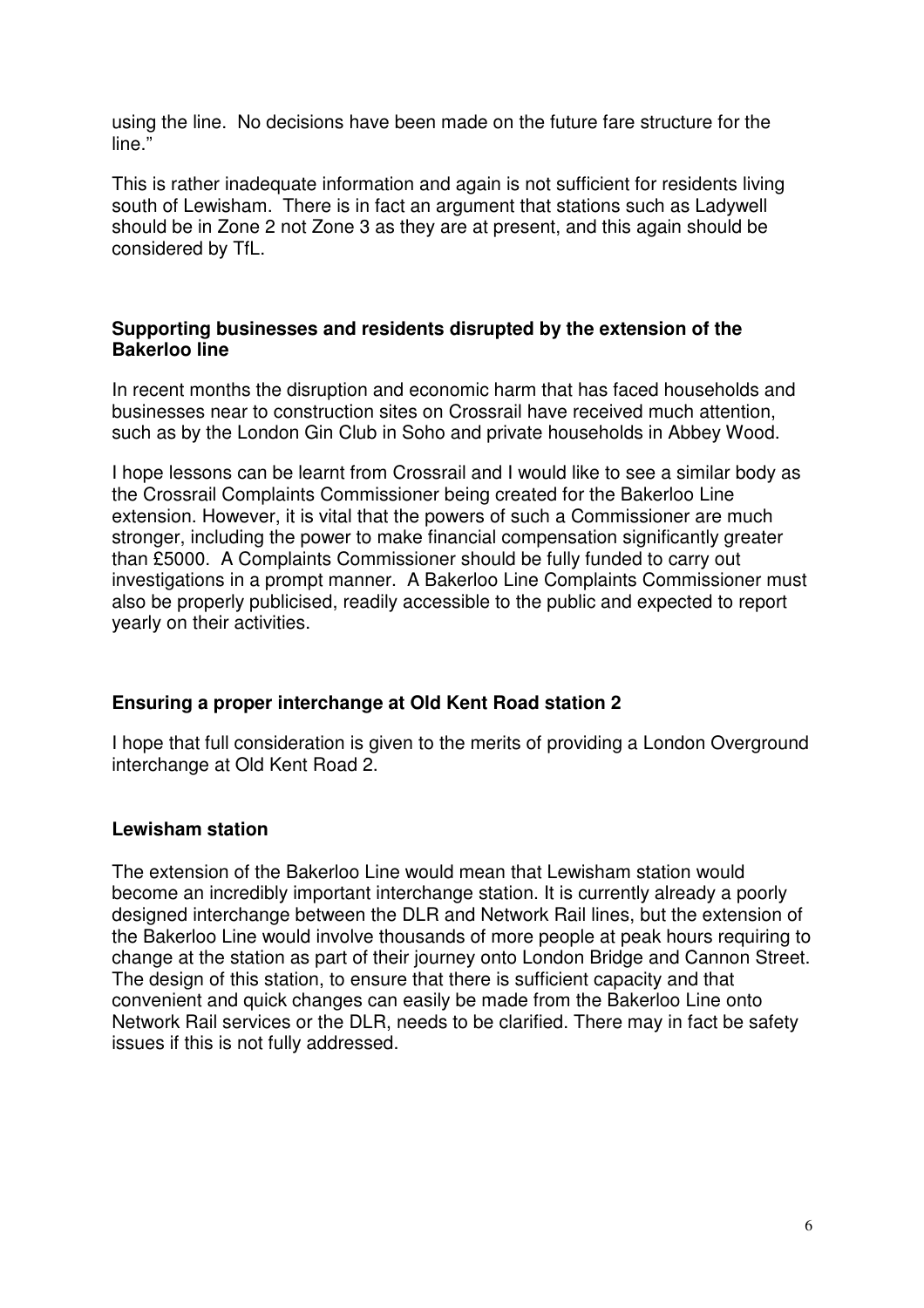# **Night Tube**

The consultation is silent on the issue of whether the Night Tube would apply to the Bakerloo Line extension. The inclusion of the Night Tube to Lewisham would be advantageous. The inclusion of the Night Tube further south of Lewisham would also provide benefits to users of the service, but would potentially create noise disturbance issues for nearby residents living near to an above ground rail line. Again TfL needs to provide more information to local residents on this issue and ensure that full consultation is undertaken.

## **Sliding platform doors at new stations**

The Jubilee Line extension is widely associated with sliding platform doors at its stations. Their inclusion on the Bakerloo Line extension is something many people would expect and would bring safety benefits. Their provision must be considered by TfL.

## **Ensuring all new stations bring environmental benefits and contribute to London's green infrastructure**

There has in recent years been a mixed record on major infrastructure benefits bringing environmental benefits, with an example being the transformation of London Bridge which involved no adoption of solar panels, in complete contrast to Blackfriars station where they exist across the whole roof of the station. TfL should not repeat these mistakes by Network Rail and instead ensure that all new stations meet high environmental standards, such as the use of green roofs and the adoption of solar panels. The planting of trees and other environmental improvements near to the stations should be considered as part of the Bakerloo Line extension.

#### **Interim measures to improve train services on the Hayes line**

While this consultation does not touch on this matter it will, being realistic, be a number of years before construction starts on the extension of the Bakerloo Line. The extension of the Bakerloo Line beyond Lewisham might in particular be many years away. I believe a priority should be to ensure that the train service improves and that the franchise is taken over by TfL, irrespective of any long term plans for the extension of the Bakerloo line. The Hayes line is ideally suited to become part of the London Overground and this should happen as soon as possible.

#### **Learning from abroad**

I have recently seen reports of the extension of the Barcelona metro involving four new stations and also of the extension of the Madrid metro. Both these extensions appear to be far lower in cost per kilometre than the projected cost of the Bakerloo Line extension. Although the challenges of extending the Bakerloo Line might be on a different magnitude to these two extensions it would be useful if TfL made a full